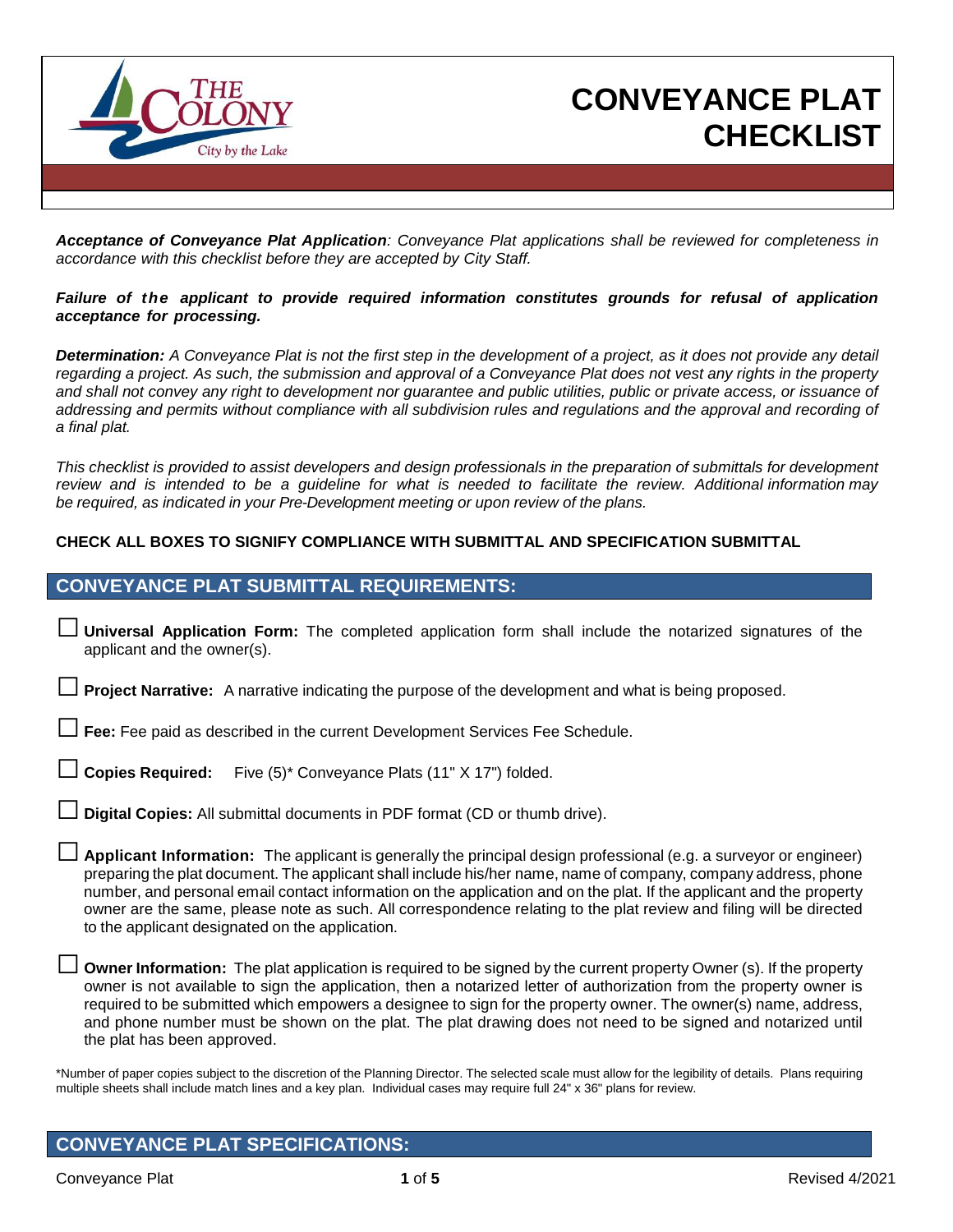| Legibility and Scale: The scale of the drawings shall be in a scale that shows all the elements in sufficient detail<br>to be legible so that City Staff and the Planning and Zoning Commission may conduct a thorough review.                                                                                                                                                                                                             |
|--------------------------------------------------------------------------------------------------------------------------------------------------------------------------------------------------------------------------------------------------------------------------------------------------------------------------------------------------------------------------------------------------------------------------------------------|
| $\Box$ Notation of the Scale: Engineering scale required.                                                                                                                                                                                                                                                                                                                                                                                  |
| $\Box$ Legend: The legend shall include an explanation for all graphic symbols on the plans.                                                                                                                                                                                                                                                                                                                                               |
| □ Bar or Graphic Scale and Directional, and North Arrow are required.                                                                                                                                                                                                                                                                                                                                                                      |
| Date: The plat shall include the date of initial preparation and the date of any subsequent revisions.                                                                                                                                                                                                                                                                                                                                     |
| <b>Project Number:</b> After the plat has been submitted, a unique project number will be generated by City Staff. All<br>subsequent revisions shall have this number clearly visible in subsequent title blocks.                                                                                                                                                                                                                          |
| Title Block: A title block including the following information shall be included on each page:<br>Type of plat: "Conveyance Plat"<br>Project name of the proposed project with proposed lot and block designations.<br>Legal description (County and abstract OR the current subdivision name and lot and block designation).<br>Acreage of the total plat.                                                                                |
| Project number (project number will be established upon submittal and must be reflected within the title block of all<br>revisions).                                                                                                                                                                                                                                                                                                       |
| Denton County Seal Block: A three (3) inch square blank block shall be provided on the bottom right-hand corner<br>of the plat on which the Denton County filing seal will be affixed at the time of filing.                                                                                                                                                                                                                               |
| □ Location Map: A location map with the subject site clearly indicated and referenced to existing major streets and/or<br>highways. If there is no adjacent subdivision, a scaled map showing the nearest subdivision in each direction and how<br>the streets or highways in the submitted plat connect with those of the nearest subdivision shall be provided.                                                                          |
| Metes and Bounds Description: Include the written legal description of the property.                                                                                                                                                                                                                                                                                                                                                       |
| Dedication: Any rights-of-way, parks, easements or other publicly owned areas shall be dedicated to the City via the<br>plat.                                                                                                                                                                                                                                                                                                              |
| Easements: The plat shall show all existing easements and include the filing information for each, including separate<br>instruments that apply to the property. The plat shall also show all proposed easements, dimensioned, with the specific<br>type of easement called out.                                                                                                                                                           |
| Floodplain: The plat shall show the Ultimate Flood Plain and the FEMA 100 Year Flood Plain and clearly label both<br>with reference to FIRM map panel number.                                                                                                                                                                                                                                                                              |
| Monuments: The location, dimension, material and approximately of all monuments.                                                                                                                                                                                                                                                                                                                                                           |
| Existing Access: The location, dimension, name and description of all existing public or private rights-of-way and/or<br>easements, including streets, alleys, medians, and curb cuts within the subject property shall be shown on the plat.<br>The plat shall also show the dimensions of public and/or private rights-of-way, including streets and alleys which abut,<br>intersect, or form part of the proposed subdivision boundary. |
| Existing Utility Service: The location and size of existing water and/or sanitary sewer mains, culverts, storm drains,<br>fire hydrants, and other underground facilities and/or infrastructure within 200 feet of the subject property shall be<br>shown on a separate utility plan.                                                                                                                                                      |
| Visibility Triangles: Visibility triangles shall be shown at all street and alley intersections on the plat. Visibility triangles<br>shall be in accordance with the regulations of Section 18-605 of the Zoning Ordinance.                                                                                                                                                                                                                |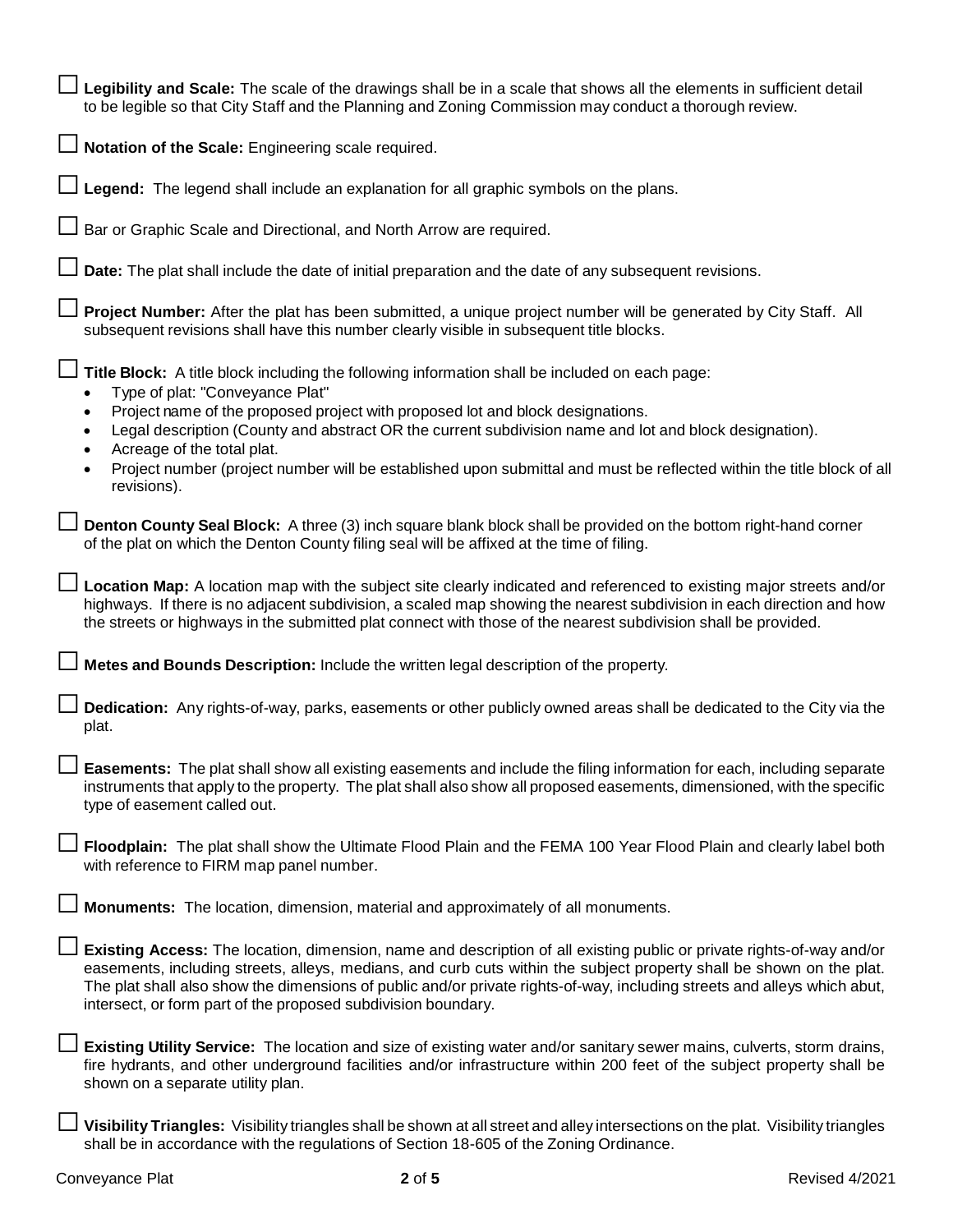| Proposed Lot and Block Labeling: The proposed lots shall be labeled with numbers and the proposed blocks shall<br>be labeled with letters on the plat (e.g. Lots 1, 2, and 3, Block A). Block letters may not cross a street or alley; lot<br>numbers must be continuous.                                                                                                                                                                                                                                                                                                                                                                                                                                                                                                                                                                                                                             |
|-------------------------------------------------------------------------------------------------------------------------------------------------------------------------------------------------------------------------------------------------------------------------------------------------------------------------------------------------------------------------------------------------------------------------------------------------------------------------------------------------------------------------------------------------------------------------------------------------------------------------------------------------------------------------------------------------------------------------------------------------------------------------------------------------------------------------------------------------------------------------------------------------------|
| City Boundary Lines: The plat shall show the location of city limit lines and/or the outer border of the City's<br>extraterritorial jurisdiction (ETJ).                                                                                                                                                                                                                                                                                                                                                                                                                                                                                                                                                                                                                                                                                                                                               |
| State Plane Coordinates: The plat shall contain two (2) state plane coordinates on the subject property.                                                                                                                                                                                                                                                                                                                                                                                                                                                                                                                                                                                                                                                                                                                                                                                              |
| Adjacent Property Information: If the subject property is adjacent to existing residential lots, parks, and/or public<br>areas, the location, size, ownership and filing information shall be indicated on the plat within a minimum of 200 feet<br>from the subject property. Each adjacent subdivision showing alleys, streets, easements, adjacent lot lines, subdivision<br>name, ownership, filing and current zoning information shall be indicated on the plat. If the adjacent property is<br>unplatted, the plat shall show the property lines, ownership information, county and abstract number, and the note "Not<br>platted."                                                                                                                                                                                                                                                            |
| Finished Floor Elevations: The plat shall show the finished floor elevations for each lot on the Conveyance Plat.                                                                                                                                                                                                                                                                                                                                                                                                                                                                                                                                                                                                                                                                                                                                                                                     |
| Acreage Detail: The conveyance shall show net and gross acreage for each lot on the plat, the proposed number of<br>residential lots, the area in residential use, the approximate area in parks and the area in other non-residential uses.                                                                                                                                                                                                                                                                                                                                                                                                                                                                                                                                                                                                                                                          |
| Line and Curve Table: Each line and each curve radii shown on the plat shall be detailed in a table.                                                                                                                                                                                                                                                                                                                                                                                                                                                                                                                                                                                                                                                                                                                                                                                                  |
|                                                                                                                                                                                                                                                                                                                                                                                                                                                                                                                                                                                                                                                                                                                                                                                                                                                                                                       |
| $\Box$ Standard Note: Include the following standard not on a Conveyance Plat:<br>CONVEYANCE PLAT ONLY: NOT FOR DEVELOPMENT<br>A Conveyance Plat is a map of property approved by the City for the purpose of sale or conveyance in its entirety or<br>interests thereon defined. Lots created by a Conveyance Plat may not have all necessary public utilities available for<br>immediate use. No certificate of occupancy shall be issued nor permanent public utility service provided to any lot(s)<br>created by a Conveyance Plat until all required public improvements have been constructed and accepted and a Final<br>Plat is filed for record with the county clerk. Selling a portion of property by metes and bounds, except as shown on an<br>approved, filed and accepted Conveyance Plat, Final Plat or Minor Plat is a violation of the City's Code of Ordinances<br>and State Law. |
| Standard Note: Include the following standard note on a Conveyance Plat: Selling a portion of property by metes and<br>bounds, except as shown on an approved, filed and accepted Conveyance Plat, Final Plat or Minor Plat is a violation<br>of the City's Code of Ordinances and State Law.                                                                                                                                                                                                                                                                                                                                                                                                                                                                                                                                                                                                         |
| Signature Blocks and Statements: Signature blocks shall be included on the plat. Those Signature blocks that<br>require a notary seal shall include a notary block beneath the signature block.                                                                                                                                                                                                                                                                                                                                                                                                                                                                                                                                                                                                                                                                                                       |
| Owner's certificate and associated notary block required.<br>Surveyor's or Professional Engineer's certificate associated notary block request.                                                                                                                                                                                                                                                                                                                                                                                                                                                                                                                                                                                                                                                                                                                                                       |
| These signature blocks shall not be signed or notarized until the plat has been approved.                                                                                                                                                                                                                                                                                                                                                                                                                                                                                                                                                                                                                                                                                                                                                                                                             |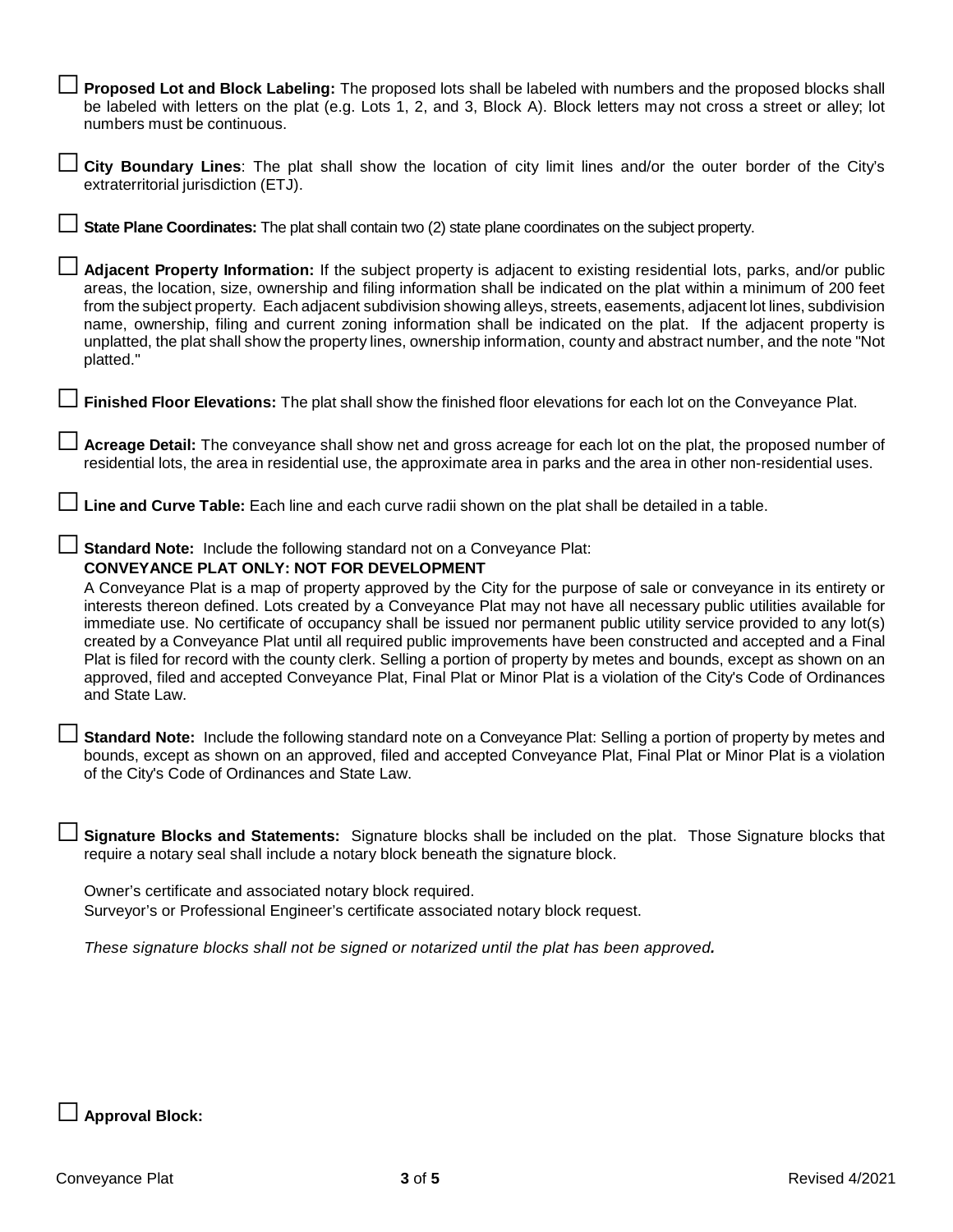#### **CITY SIGNATURE BLOCK**

On the  $\_\_\_\_\_$  day of  $\_\_\_\_\_\_$ , 20  $\_\_\_\_$ , this plat was duly approved by The Planning and Zoning Commission of the City of The Colony.

Signed:

Chairman of the Planning and Zoning Commission

Attest:

City Secretary

## **DESIGNED IN COMPLIANCE WITH GUIDING DOCUMENTS:**

□ **Engineering Design Manual**

□ **Gateway Overlay District**

□ **Comprehensive Plan**

**Master Thoroughfare Plan** 

□ **Subdivision Ordinance**



# **CONVEYANCE PLAT RECORDING PROCEDURE**

Conveyance Plat **4** of **5** Revised 4/2021